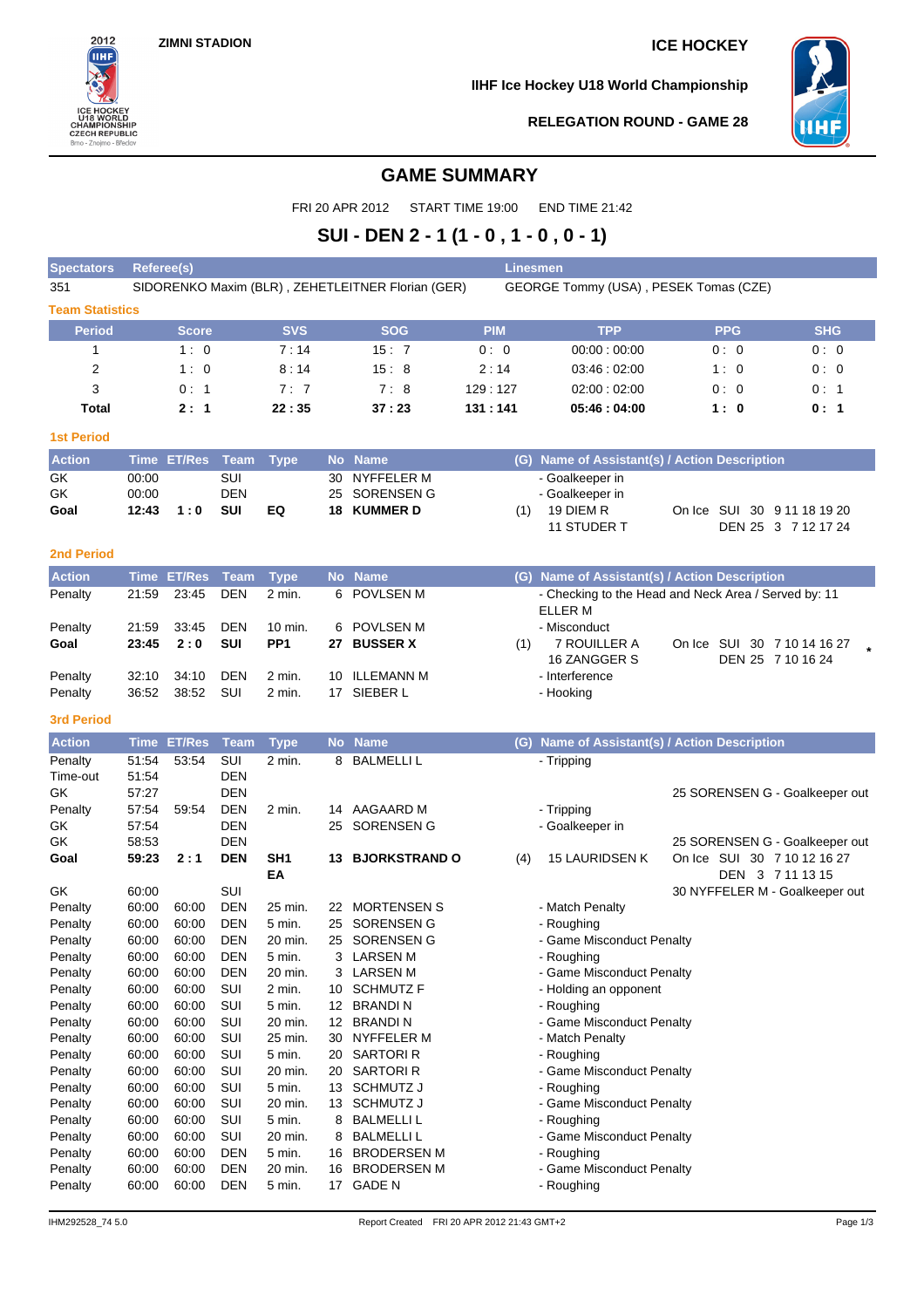

## **IIHF Ice Hockey U18 World Championship**



## **RELEGATION ROUND - GAME 28**

| <b>Action</b>             |  |             |     | Time ET/Res Team Type |    | No Name | (G) Name of Assistant(s) / Action Description |  |  |  |  |  |
|---------------------------|--|-------------|-----|-----------------------|----|---------|-----------------------------------------------|--|--|--|--|--|
| Penalty                   |  | 60:00 60:00 | DEN | 20 min.               | 17 | GADE N  | - Game Misconduct Penalty                     |  |  |  |  |  |
| <b>Goalkeeper Records</b> |  |             |     |                       |    |         |                                               |  |  |  |  |  |
| Team: SUI - Switzerland   |  |             |     |                       |    |         | Team: DEN - Denmark                           |  |  |  |  |  |

| No Name            | <b>SOG</b> | <b>SVS</b> | <b>MIP</b> | No Name                | <b>SOG</b> | <b>SVS</b> | MIP.  |
|--------------------|------------|------------|------------|------------------------|------------|------------|-------|
| 30 NYFFELER Melvin | 23         | 22         | 60:00      | 25 SORENSEN George     |            | 35         | 58:26 |
| SCHLEGEL Niklas    |            |            |            | <b>HANSEN Matthias</b> |            |            |       |

### **Game Statistics**

| Team: SUI (red)    |                                  |              |             |             |            |                |          |                |        |                |                      |                |           |                |                |
|--------------------|----------------------------------|--------------|-------------|-------------|------------|----------------|----------|----------------|--------|----------------|----------------------|----------------|-----------|----------------|----------------|
|                    | <b>Head Coach: BOHREN Alfred</b> |              |             |             |            |                |          |                |        |                | <b>Shots on Goal</b> |                |           |                |                |
| <b>No Pos</b>      | <b>Name</b>                      | G            | A           | P           | <b>PIM</b> | $FO+$          | FO-      | $FO+/-$        | FO%    | 1              | $\overline{2}$       | $\overline{3}$ | <b>OT</b> | <b>TS</b>      | $+/-$          |
| 5 D                | <b>LANZAROTTI Alessandro</b>     | 0            | $\Omega$    | $\Omega$    | 0          | 0              | $\Omega$ | 0              | 0.00   | 0              | 0                    | 0              |           | 0              | 0              |
| F<br>8             | BALMELLI Lukas +A                | 0            | 0           | $\Omega$    | 27         | 12             | 9        | 3              | 57.14  | 1              | $\overline{2}$       | 0              |           | 3              | 0              |
| 14 D               | <b>BALTISBERGER Phil</b>         | $\Omega$     | 0           | 0           | $\Omega$   | $\Omega$       | $\Omega$ | $\Omega$       | 0.00   | $\Omega$       | $\overline{2}$       | 0              |           | $\overline{2}$ | $\mathbf 0$    |
| F<br>23            | DUNNER Nico +A                   | 0            | $\Omega$    | 0           | 0          | 0              |          | -1             | 0.00   | 0              | $\Omega$             | 0              |           | $\mathbf 0$    | $\mathbf 0$    |
| 26 F               | <b>HERZOG Fabrice</b>            | 0            | $\Omega$    | 0           | $\Omega$   | $\mathbf 0$    | $\Omega$ | $\Omega$       | 0.00   | 1              | $\Omega$             |                |           | $\overline{2}$ | $\mathbf 0$    |
| 7 D                | <b>ROUILLER Anthony</b>          | 0            |             |             | 0          | 0              | $\Omega$ | 0              | 0.00   | 0              | 0                    | 0              |           | 0              | $-1$           |
| 10 F               | <b>SCHMUTZ Flavio</b>            | 0            | 0           | $\Omega$    | 2          | $\overline{7}$ | 5        | $\overline{2}$ | 58.33  | 0              | $\mathbf 0$          | $\Omega$       |           | 0              | $-1$           |
| 12 F               | <b>BRANDI Nicola</b>             | 0            | 0           | $\Omega$    | 25         | 1              | $\Omega$ | 1              | 100.00 | $\Omega$       | 1                    |                |           | $\overline{2}$ | $-1$           |
| $\mathsf{F}$<br>16 | ZANGGER Sandro                   | 0            | 1           |             | $\Omega$   | 0              | $\Omega$ | 0              | 0.00   | 1              | $\Omega$             | 0              |           |                | $-1$           |
| 27 D               | <b>BUSSER Xeno</b>               |              | $\mathbf 0$ |             | 0          | $\mathbf 0$    | $\Omega$ | $\Omega$       | 0.00   | $\mathbf 0$    | 1                    | 0              |           | 1              | $-1$           |
| 9<br>D             | KREIS Samuel +C                  | 0            | 0           | 0           | 0          | 0              | 0        | 0              | 0.00   | 0              | 2                    |                |           | 3              | $+1$           |
| 13 F               | <b>SCHMUTZ Julian</b>            | 0            | 0           | 0           | 25         | 0              | $\Omega$ | 0              | 0.00   | 3              | 1                    | $\overline{2}$ |           | 6              | $\mathbf 0$    |
| 17 F               | <b>SIEBER Lukas</b>              | 0            | 0           | 0           | 2          | 0              | 0        | 0              | 0.00   |                | $\Omega$             |                |           | $\overline{c}$ | $\overline{0}$ |
| D<br>20            | <b>SARTORI Riccardo</b>          | 0            | $\Omega$    | 0           | 25         | 0              | $\Omega$ | 0              | 0.00   | 2              | 0                    | 0              |           | $\overline{2}$ | $+1$           |
| 21 F               | <b>MULLER Marco</b>              | 0            | $\mathbf 0$ | 0           | $\Omega$   | 11             | 5        | 6              | 68.75  | $\overline{2}$ | $\overline{2}$       | $\Omega$       |           | 4              | $\mathbf 0$    |
| 4 D                | <b>ZUBER Timon</b>               | 0            | 0           | 0           | 0          | 0              | 0        | 0              | 0.00   | 0              | 0                    | 0              |           | 0              | $\mathbf 0$    |
| F<br>11            | STUDER Thomas (BP)               | 0            |             |             | 0          | 0              | $\Omega$ | 0              | 0.00   | 0              | 1                    |                |           | $\overline{2}$ | $+1$           |
| F<br>18            | <b>KUMMER Dario</b>              |              | $\Omega$    |             | $\Omega$   | 9              | 6        | 3              | 60.00  | 3              | $\overline{2}$       | $\Omega$       |           | 5              | $+1$           |
| F<br>19            | <b>DIEM Ramon</b>                | 0            |             |             | 0          | $\Omega$       | $\Omega$ | 0              | 0.00   |                |                      | $\Omega$       |           | $\overline{2}$ | $+1$           |
| 1 GK               | <b>SCHLEGEL Niklas</b>           | 0            | 0           | $\mathbf 0$ | 0          |                |          |                |        | 0              | $\Omega$             | 0              |           | 0              |                |
| 30 GK              | <b>NYFFELER Melvin</b>           | 0            | 0           | 0           | 25         |                |          |                |        | 0              | 0                    | 0              |           | 0              |                |
| Total              |                                  | $\mathbf{2}$ | 4           | 6           | 131        | 40             | 26       | 14             | 60.61  | 15             | 15                   | 7              |           | 37             |                |

### **Team : DEN (white)**

| <b>Team . DEN (WHIG)</b> |                                |   |   |          |                |             |          |          |        |          |                |               |           |                |             |
|--------------------------|--------------------------------|---|---|----------|----------------|-------------|----------|----------|--------|----------|----------------|---------------|-----------|----------------|-------------|
|                          | Head Coach: HAGEN Morten       |   |   |          |                |             |          |          |        |          |                | Shots on Goal |           |                |             |
| <b>No Pos</b>            | <b>Name</b>                    | G | A | P        | <b>PIM</b>     | $FO+$       | FO-      | $FO+/-$  | FO%    |          | $\overline{2}$ | 3             | <b>OT</b> | <b>TS</b>      | $+/-$       |
| 5 D                      | <b>LYOE Rasmus</b>             | 0 | 0 | $\Omega$ | $\Omega$       | $\Omega$    | $\Omega$ | 0        | 0.00   | $\Omega$ | $\Omega$       | $\Omega$      |           | $\Omega$       | 0           |
| D<br>8                   | <b>HERTZBERG Sonny</b>         | 0 | 0 | 0        | 0              | 0           | 0        | 0        | 0.00   |          | 0              | 0             |           |                | $\mathbf 0$ |
| 11 F                     | ELLER Mads (BP)                | 0 | 0 | 0        | 0              | 1           |          | 0        | 50.00  | 2        |                |               |           | 4              | $+1$        |
| F<br>13                  | BJORKSTRAND Oliver +A          |   | 0 |          | 0              | 0           | $\Omega$ | 0        | 0.00   | 0        | 2              |               |           | 3              | $+1$        |
| 15 F                     | LAURIDSEN Kristoffer +C        | 0 |   |          | $\Omega$       | 9           | 16       | $-7$     | 36.00  | 0        | 0              | 0             |           | 0              | $+1$        |
| 7 D                      | <b>ULDALL Bjorn</b>            | 0 | 0 | $\Omega$ | 0              | 0           | $\Omega$ | 0        | 0.00   | 1        |                | 0             |           | 2              | 0           |
| D<br>10                  | ILLEMANN Marco +A              | 0 | 0 | 0        | 2              | 0           | 0        | 0        | 0.00   | 0        | $\mathbf 0$    | 0             |           | 0              | $\mathbf 0$ |
| F<br>14                  | <b>AAGAARD Mikkel</b>          | 0 | 0 | 0        | $\overline{2}$ | 8           | 10       | $-2$     | 44.44  |          | 0              |               |           | $\overline{2}$ | 0           |
| F<br>18                  | <b>KORSGAARD Lasse</b>         | 0 | 0 | 0        | 0              | 0           | $\Omega$ | $\Omega$ | 0.00   | 0        | $\Omega$       |               |           |                | 0           |
| 19 F                     | <b>ASPERUP Matthias</b>        | 0 | 0 | $\Omega$ | $\Omega$       | 1           | $\Omega$ | 1        | 100.00 | 1        | 1              | 0             |           | 2              | $\mathbf 0$ |
| 2 D                      | LINDHOJ Christoffer            | 0 | 0 | 0        | 0              | 0           | 0        | 0        | 0.00   | 0        | 0              |               |           | 1              | 0           |
| D<br>6                   | <b>POVLSEN Magnus</b>          | 0 | 0 | 0        | 12             | 0           | 0        | 0        | 0.00   | 0        | 0              | 2             |           | $\overline{2}$ | 0           |
| 12 F                     | <b>VEDEL Yannick</b>           | 0 | 0 | 0        | $\Omega$       | 0           |          | -1       | 0.00   | 0        | $\Omega$       | 0             |           | $\Omega$       | $-1$        |
| 17 F                     | <b>GADE Nikolai</b>            | 0 | 0 | 0        | 25             | $\mathbf 0$ |          | $-1$     | 0.00   | 0        |                | 0             |           |                | $-1$        |
| 24 F                     | ZORKO Nikolaj                  | 0 | 0 | 0        | $\Omega$       | 4           | 6        | $-2$     | 40.00  | 0        | $\Omega$       | $\Omega$      |           | 0              | $-1$        |
| 3<br>D                   | <b>LARSEN Mads</b>             | 0 | 0 | 0        | 25             | 0           | 0        | 0        | 0.00   | 0        | 0              | 0             |           | 0              | 0           |
| F<br>16                  | <b>BRODERSEN Morten</b>        | 0 | 0 | 0        | 25             | $\mathbf 0$ | $\Omega$ | 0        | 0.00   | 0        | 2              | 0             |           | $\overline{2}$ | 0           |
| $\mathsf{F}$<br>21       | <b>KRISTENSEN Emil</b>         | 0 | 0 | 0        | $\Omega$       | 0           |          | $-1$     | 0.00   |          | $\Omega$       | 0             |           |                | 0           |
| F<br>22                  | <b>MORTENSEN Soren</b>         | 0 | 0 | 0        | 25             | 2           | $\Omega$ | 2        | 100.00 | 0        | 0              |               |           |                | 0           |
| 23 F                     | <b>FREDERIKSEN Christopher</b> | 0 | 0 | 0        | $\Omega$       | 1           | 4        | -3       | 20.00  | $\Omega$ | $\mathbf 0$    | 0             |           | $\Omega$       | $\Omega$    |